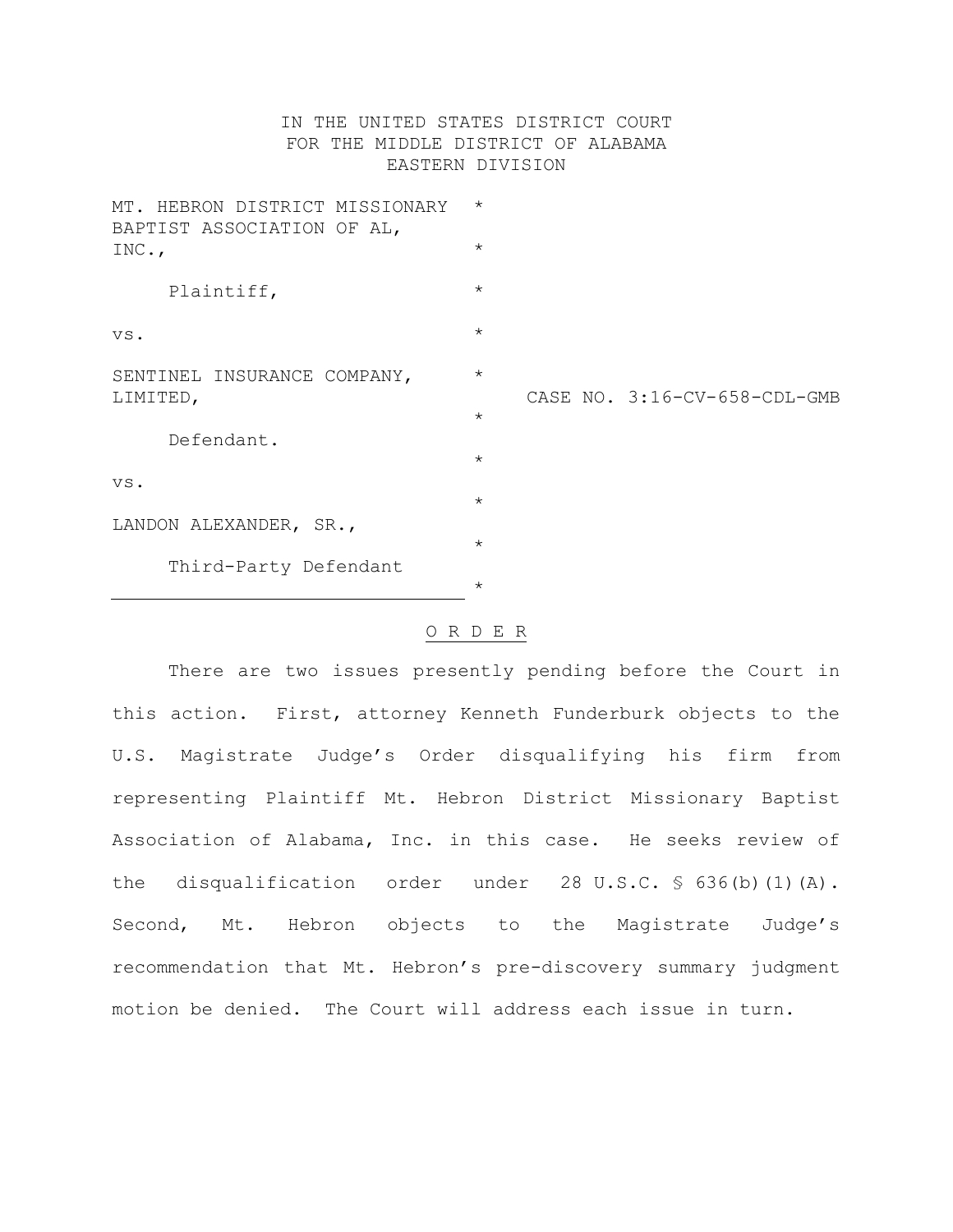## **I. Order Disqualifying Funderburk & Lane**

Third-party Defendant Landon Alexander, Sr. moved to disqualify the law firm of Funderburk & Lane from representing Plaintiff Mt. Hebron District Missionary Baptist Association of Alabama, Inc. in this action. The U.S. Magistrate Judge, who has been designated to handle non-dispositive pretrial matters in this action, granted the motion, finding that attorney Kenneth Funderburk and his firm should be disqualified from representing Mt. Hebron in this matter due to a conflict of interest. Order, Sept. 7, 2017, ECF No. 102. Funderburk moved for reconsideration of the Magistrate Judge's ruling under 28 U.S.C. § 636(b)(1)(A), which provides that a U.S. District Judge "may reconsider any pretrial matter" that had been designated to a Magistrate Judge "where it has been shown that the magistrate judge's order is clearly erroneous or contrary to law." 28 U.S.C. § 636(b)(1)(A).

The Court reviewed the Magistrate Judge's order and Funderburk's objection to it. The Court also reviewed the materials that the Magistrate Judge relied on in his order, including Funderburk's affidavit (ECF No. 90-1) and Alexander's affidavit (ECF No. 87-1). Based on this review, the Court cannot find that the Magistrate Judge committed clear error or that his order was contrary to the law. Rather, the Court concludes that the Magistrate Judge's well-reasoned order is

2